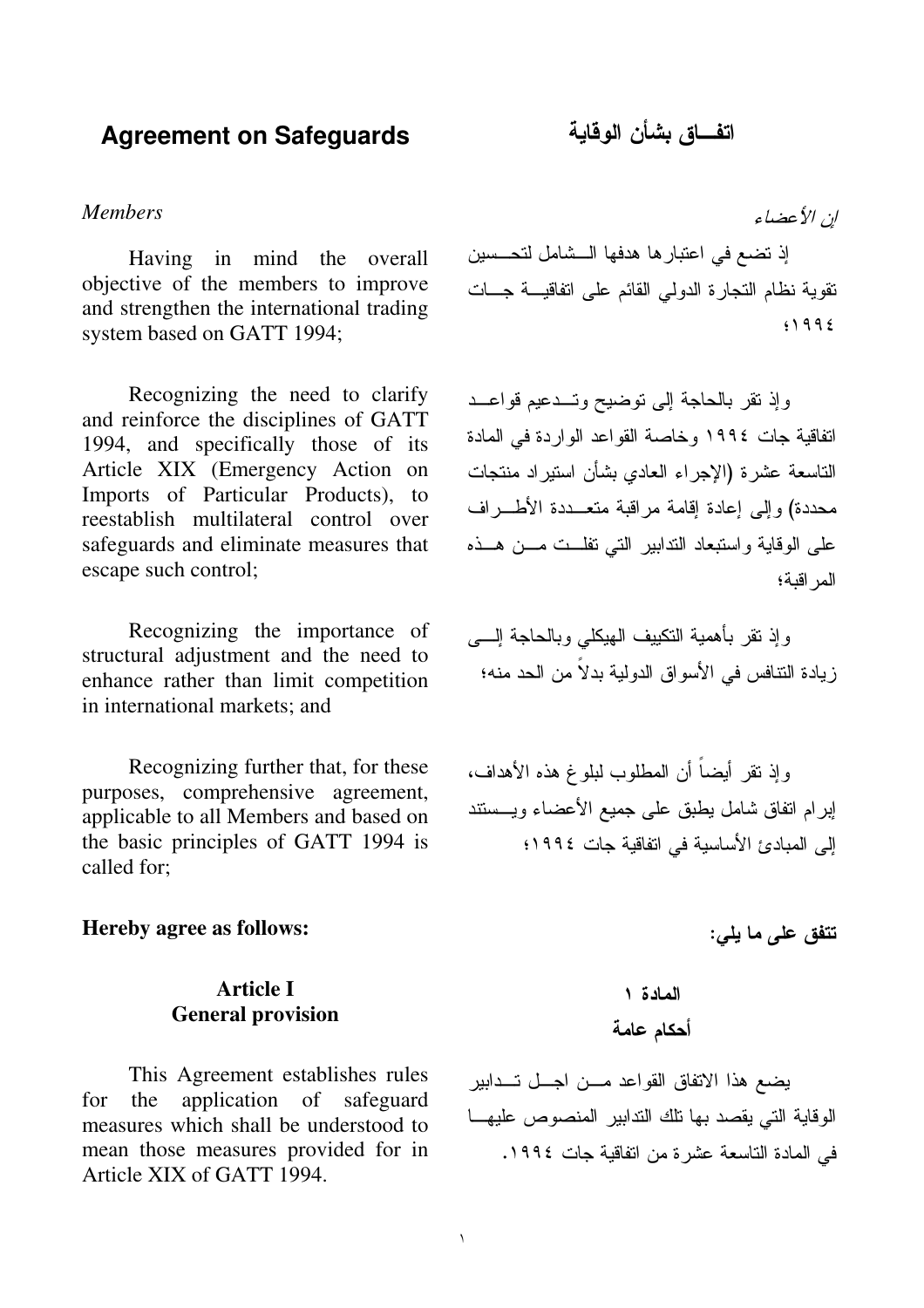### **Article 2**

### **Conditions**

1. A Member<sup>1</sup> may apply a safeguard Measure to a product only if that member has determined, pursuant to the provisions set out below, that such product is being imported into its territory in such increased quantities, absolute or relative to domestic production, and under such conditions as to cause or threaten to cause serious injury to the domestic industry that produces like or directly competitive Products.

2. Safeguard measures shall be applied to a product being imported irrespective of its source.

المادة ٢

### الشر وط

1– لا يجوز للعضو ٰأن يطبق تــدابير مـــن تــدابير الوقاية على منتج ما إلا إذا وج هذا العضو، اســـتنادا إلى الأحكام المدرجة أدناه، أن هذا المنتج يستورد إلى أراضيه بكميات منزايدة، سواء بشكل نسبى مقارنــــة بالإنتاج المحلي، وفي ظروف تلحق ضررا كبيرا أو تهدد بإلحاقه بالصناعة المحلية التي تتستج منتجسات مشابهة أو منافسة لها بشكل مباشر .

٢– تطبق تدابير الوقايــــة علــــى المنــــنج المــــستورد بصر ف النظر عن مصدر ه.

` يجوز لأي اتحاد جمركي أن يطبق ندابير الوقاية بصفته كياناً واحداً أو نيابة عن دولة عضو فيه. وعنـــدما يطبق الاتحاد الجمركي تدبير وقائي بصفته كيانا واحدا ينبغي أن يكون تحديد الضرر الكبير أو التهديـــد بــــه. بموجب هذا الاتفاق مستندا إلى الظروف القائمة في الاتحاد الجمركي ككل. وحين يطبق تدبير ضمانات نيابة عن دول عضو، يكون إلحاق الضرر الكبير أو التهديد بإلحاقها مستندا إلى الظروف القائمـــة فينلـــك الدولــــة العضو وينبغي أن يقتصر التدبير على تلك الدولة العضو . وليس في هذا الاتفاق ما يمس تفسير العالقـــة بــــين المادة الناسعة عشرة والفقرة ٨ من المادة الرابعة والعشرين من انفاقية جات ١٩٩٤.

j

- A customs union may apply a safeguard measure as a single unit or on behalf of a member State. When a customs union applies a safeguard measure as single unit, all the requirements for the determination of serious injury or threat thereof under this Agreement shall be based on the conditions existing in the customs union as a whole. When a safeguard measure is applied on behalf of a member State, all the requirements for the determination of serious injury or threat thereof shall be based on the conditions existing in that member State and measure shall be limited to that member State. Nothing in this Agreement prejudges the interpretation of the relationship between Article XIX and paragraph 8 of Article XXIV of GATT 1994.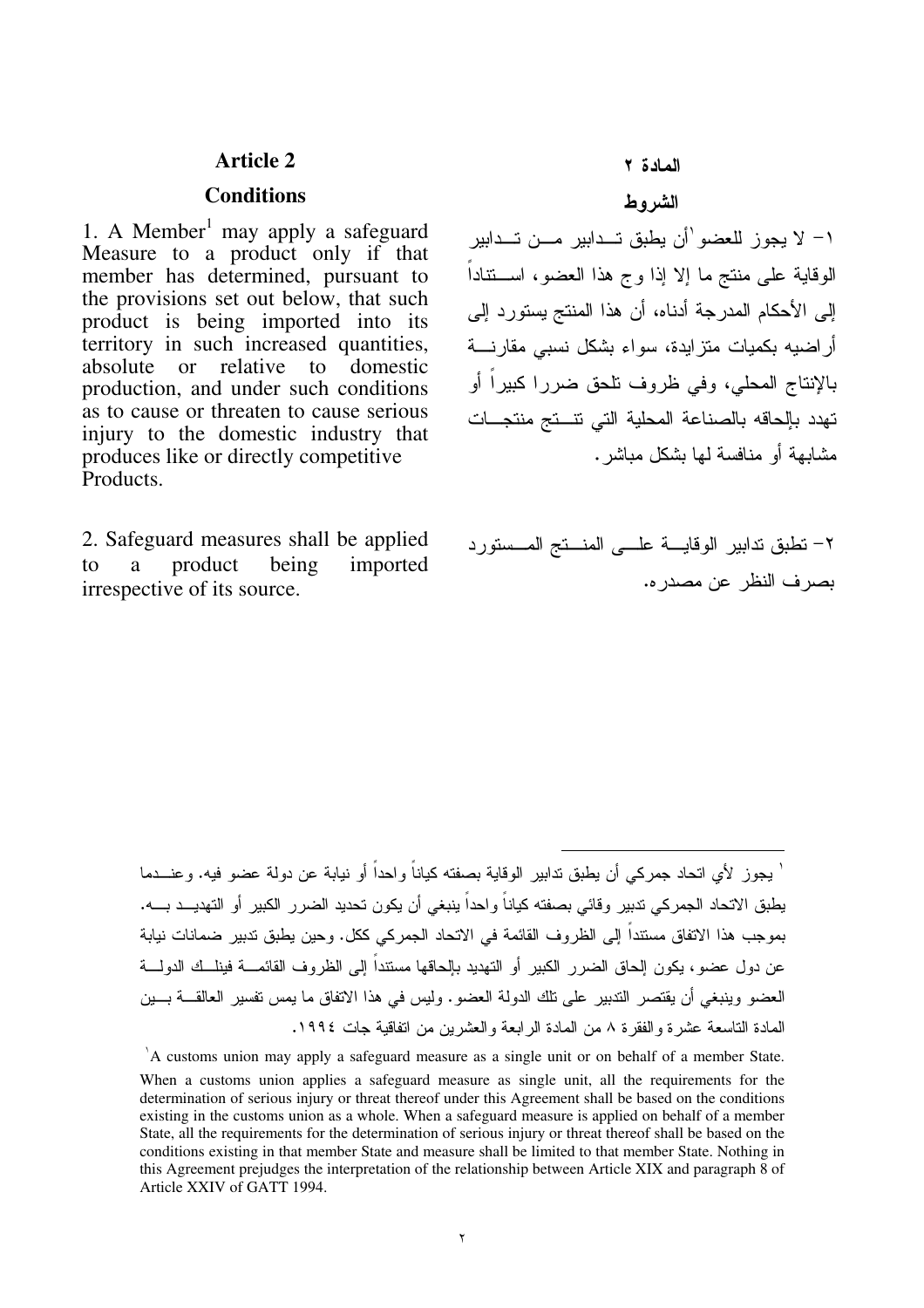### **Article 3**

### **Investigation**

1. A Member may apply a safeguard measure only following an Investigation by the competent authorities of that Member pursuant to procedures previously established and made public in consonance with Article X of GATT 1994. This investigation shall include reasonable public notice to all interested parties and public hearing or other appropriate means in which imports, exports and other interested parties, could present evidence and their views, including the opportunity to respond to the a presentations of other parties and to submit their views, *inter alia*, as to whether or not the application of a safeguard measure would in the public interest. The competent authorities shall publish a report setting forth their findings and reasoned conclusions reached on all pertinent issues of fact and law.

2. Any information which is by nature confidential or which is provided on a confidential basis shall, upon cause being shown, be treated as such by the competent authorities. Such information shall not be disclosed without permission of the party submitting it. Parties providing confidential information may be requested to furnish non-confidential summaries thereof or, if such parties indicate that such information cannot rind that a request for confidentiality is not warranted and if the party concerned is either unwilling to make the information public or to authorize

المادة ٣ التحقيق

1– لا يجوز لأي عضو تطبيق تدبير وقائبي إلا بعـــد إجراء تحقيق تجريه السلطات المختصة لدى العضو وفق إجراءات موضوعة ومعلنة مسبقا بما يتفق مـــع المادة العاشرة من انفاقية جات ١٩٩٤. وينبغـــي أن يشمل التحقيق إبلاغ جميع الأطراف المعنية بطريقـــة علنية معقولة وعقد جلسات اســـنماع علنيــــة أو أيــــة وسائل مناسبة أخرى نتيح للمستوردين والمـــصدرين وغير هم من الأطراف المعنية نقديم وجهات نظرهم، (في جملة أمور أخرى) حول ما إذا كان تطبيق تدبير وقائبي يخدم المصلحة العامـــة. وتـــصدر الـــسلطات المختصة نقريرا تعرض فيه النتائج التـــي توصــــلت إليها والاستتناجات المسببة التبي انتهت إليهـــا بـــشأن جميع الأمور ذات الصلة قانونيا وعمليا.

٢– تحافظ السلطات المختصة على سرية المعلومات التبي نكون سرية بطبيعتها أو التبي نقدم إليهـــا علــــي أساس أنها سرية بعد ليـــضـاح الأســــباب ولا يجــــوز الكشف عن هذه المعلومات دون إذن من الطرف الذي يقدمها. ويجوز أن يطلب إلى الأطراف النسي تقـــدم معلومات سرية أن نقدم ملخصات غير سرية عنهـــا، فإذا أوضحت هذه الأطراف ان المعلومات لا يمكـــن تلخيصها يطلب اليها بيان أسباب ذلك، إلا أنه يجـــوز للسلطات المعنية إذا وجدت ان طلب الصفة السرية لا مبرر له، أو إذا امتنع الطرف المعنــــى عـــن نـــشر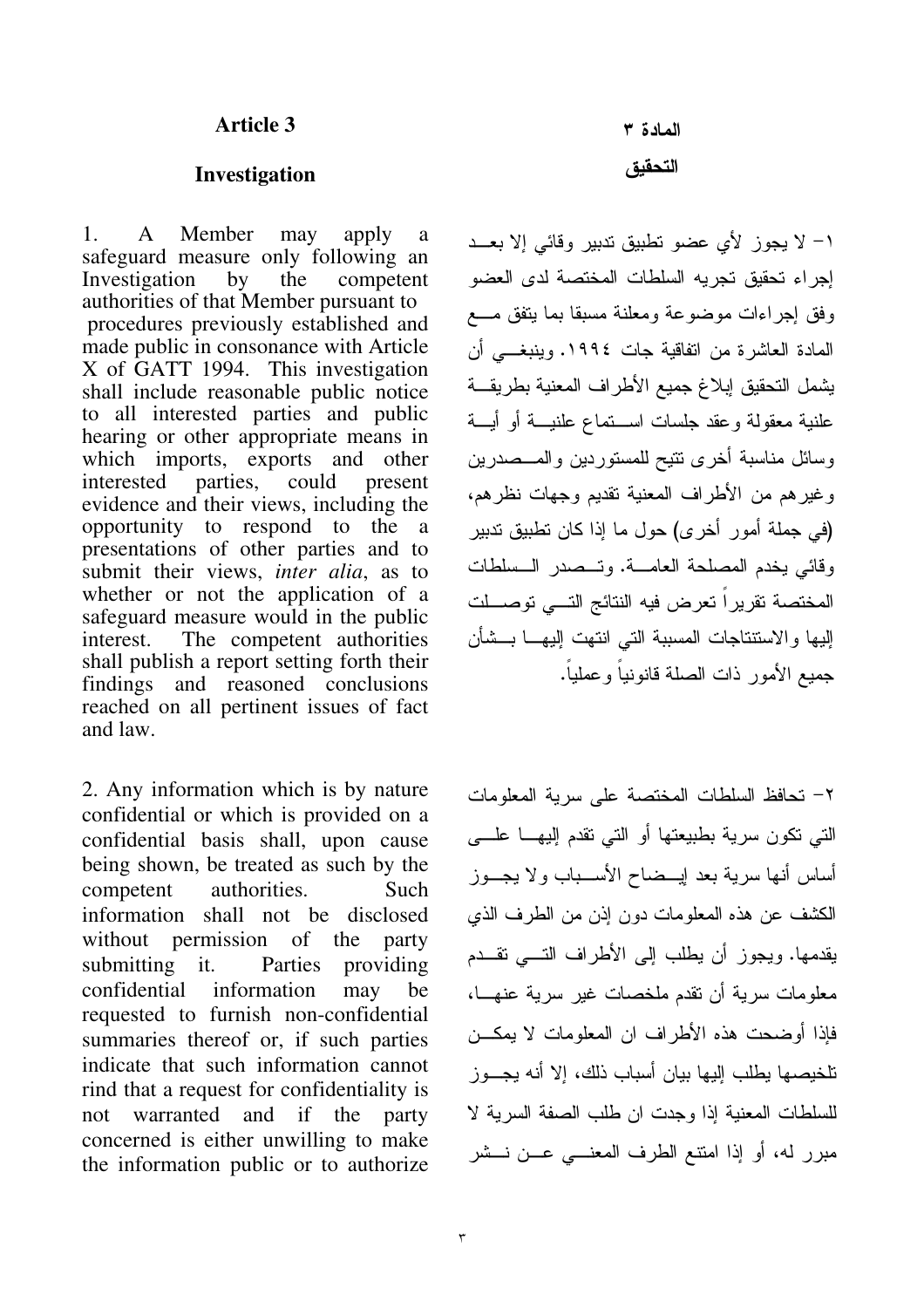its disclosure in generalized or summary from, the authorities may disregard such information unless it can be demonstrated to their satisfaction from appropriate sources that the information is correct.

## **Article 4 Determination Of Serious Injury Or Threat Thereof**

### : 
) \*+ , -. ( **1- for the purposes of this Agreement:**

(a) "Serious injury" shall be understood To mean a significant overall impairment in the position of a domestic industry;

(b) "Threat of serious injury" shall be understood to mean serious injury that is clearly imminent, in accordance with the provisions of paragraph 2. A determination of the existence of a threat of serious injury shall be based on facts and not merely on allegation, conjecture or remote possibility; and

(c) In determining injury or threat thereof, a "domestic industry" shall be understood to mean the producers as a<br>whole of the like or directly whole of the like or directly competitive products operating within the territory of a Member, or those whose collective output of the like or directly competitive products constitutes a major proportion of the total domestic production of those products.

المعلومات علنا أو عن الترخيص بالكشف عنها علمي شكل خطوط عامــــة أو ملخـــص، أن تهمـــل تلـــك المعلومات ما لم يقدم لـها من مصـادر مناسبة ما يقنعها يصحة تلك المعلومات.

 # \$ -% -& ' -

 ": 715 " 80 " 1 /% ) D ( - "
 )/ @: :

(ب) يقصد بتعبير "التهديد بضرر خطير" الـــضرر الْوَشْيَكَ الْوَقُوعِ وَفَقٍ أَحْكَامِ الْفَقَرِةِ ٢. وَيُحْسَدُ وَجِسُود خطر الضرر الخطير استنادا إلـــى الوقـــائـع لا إلــــى مجرد الإدعاء أو النكهن أو الاحتمال بعيد الحدوث؛

(ج) عند تحديد الضرر أو التهديد به، يقصد بتعبيـــر "الصناعة المحلية" منتجـــو المنتجــــات المـــشابـهة أو المنافسة مباشرة العاملون في أراضي عضو ما كلل، أو أولئك الذين يكون إنتاجهم الجماعي من المنتجـــات المشابهة أو المنافسة مباشرة نسبة كبيرة من مجموع الإنتاج المحلي من نلك المنتجات.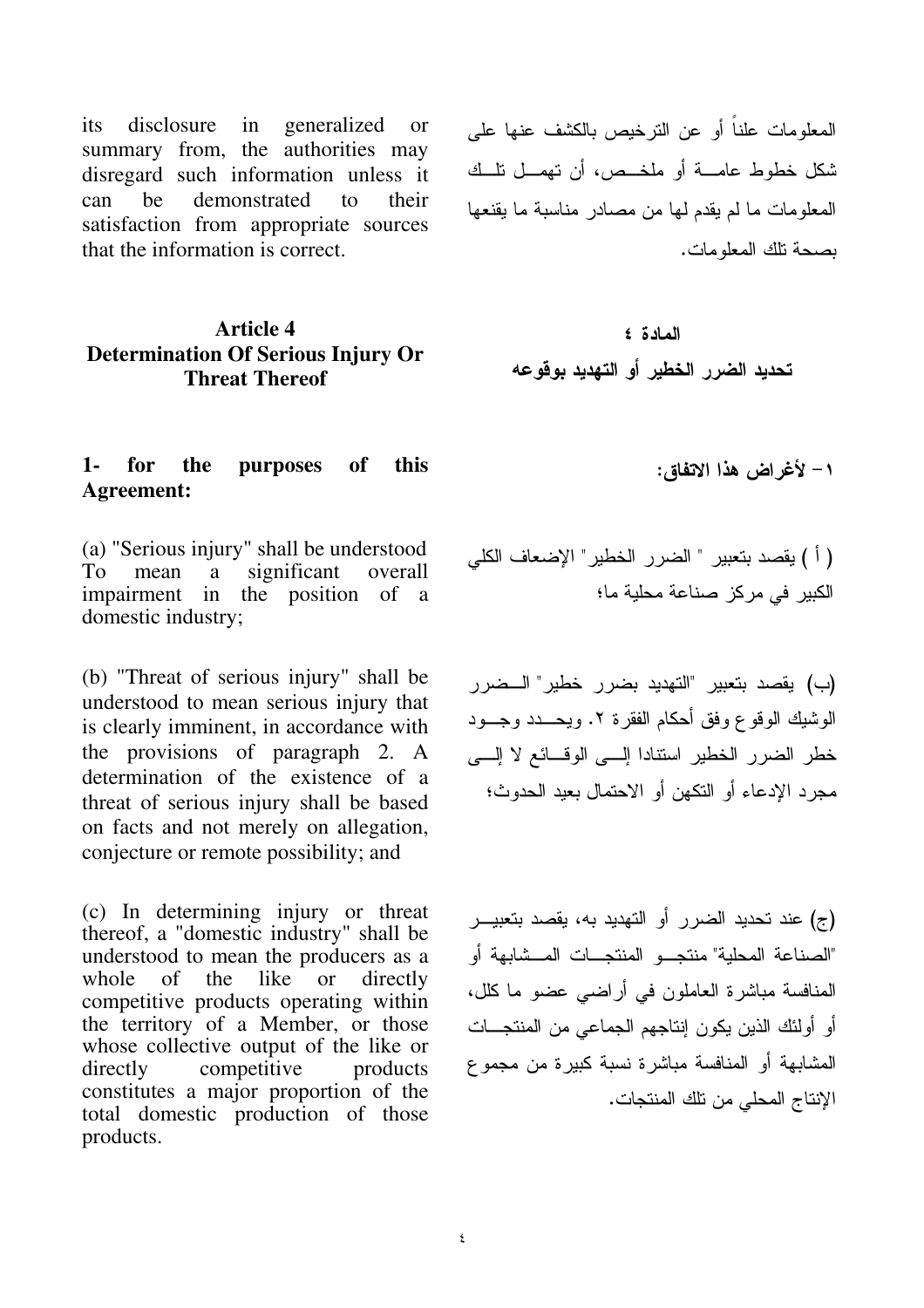2. (A) In the investigation to determine whether increased imports have caused or are threatening to cause serious injury to a domestic industry under the terms of this Agreement, the competent authorities shall evaluate all relevant factors of an objective and quantifiable nature having a bearing on the situation of that industry, in particular, the rate and amount of the increase in imports of the product concerned in absolute and relative terms, the share of the domestic market taken by increased imports, changes in the level of sales, production, capacity utilization, profits and losses, and employment.

(b) The determination referred to in Subparagraph (a) shall not be made unless this investigation demonstrates, on the basis of objective evidence, the existence of the causal link between increased imports of the product concerned and serious injury or threat thereof. when factors other than increased imports are causing injury to the domestic industry at the same time, such injury shall not be attributed to increased imports.

(c) The competent authorities shall publish promptly, in accordance with the provisions of Article 3,a detailed analysis of the case under investigation as well as demonstration of the relevance of the factors examined.

## **Article 5 Application of safeguard measures**

A member shall apply safeguard measures only to the extent necessary to prevent or remedy serious injury and ٢–(أ) عند إجراء التحريـــات لتحديـــد مــــا إذا كــــان الاستيراد المنزايد يلحق أو يهدد بإلحاق ضرر خطير لصناعة محلية بموجب أحكام هــذا الاتفــاق، تقـــيم السلطات المعنية جميع العوامل ذات الصلة المتـــسمة بالطابع الموضوعي والقابل للقياس مما يكون له نأثير على مركز نلك الصناعة ولا سيما معدل الزيادة فسي الواردات من المنتجات وحجمها والنغيرات الطارئــــة على مـــستوى المبيعـــات، والإنتـــاج، والإنتاجيـــة، واستغلال الطاقات والأرباح والخسائر والعمالة.

(ب) لا يجري التحديد المشار إليه في الفقر ة الفر عية إلا إذا أَثبت التحقيق، استنادا إلى براهين موضوعية، وجود علاقة سببية بين ازدياد الواردات من المنستج المعنى والضرر الخطير أو النهديد بوقوعـــه. وفـــي حالة نسبب عوامل أخرى عدا ازدياد الواردات فسى إلحاق الضرر بالصناعة المحلية في ذات الوقت، فإن الضرر اللاحق لا يعزي إلى ازدياد الواردات.

(ج) نتشر السلطات المعنية فورًا، عملاً بأحكام المادة ٢، تحليلا تفصيليا للقضية التي يجري تحريها إضافة إلى عرض يبين العوامل التي تدرسها بالقضية.

# المادة ه تطبيق تدابير الوقاية

١–لا يطبق العضو تــدابير وقائيـــة إلا إلـــي الحـــد الضروري لممنع الضرر الخطير أو لمعالجته ولتيسير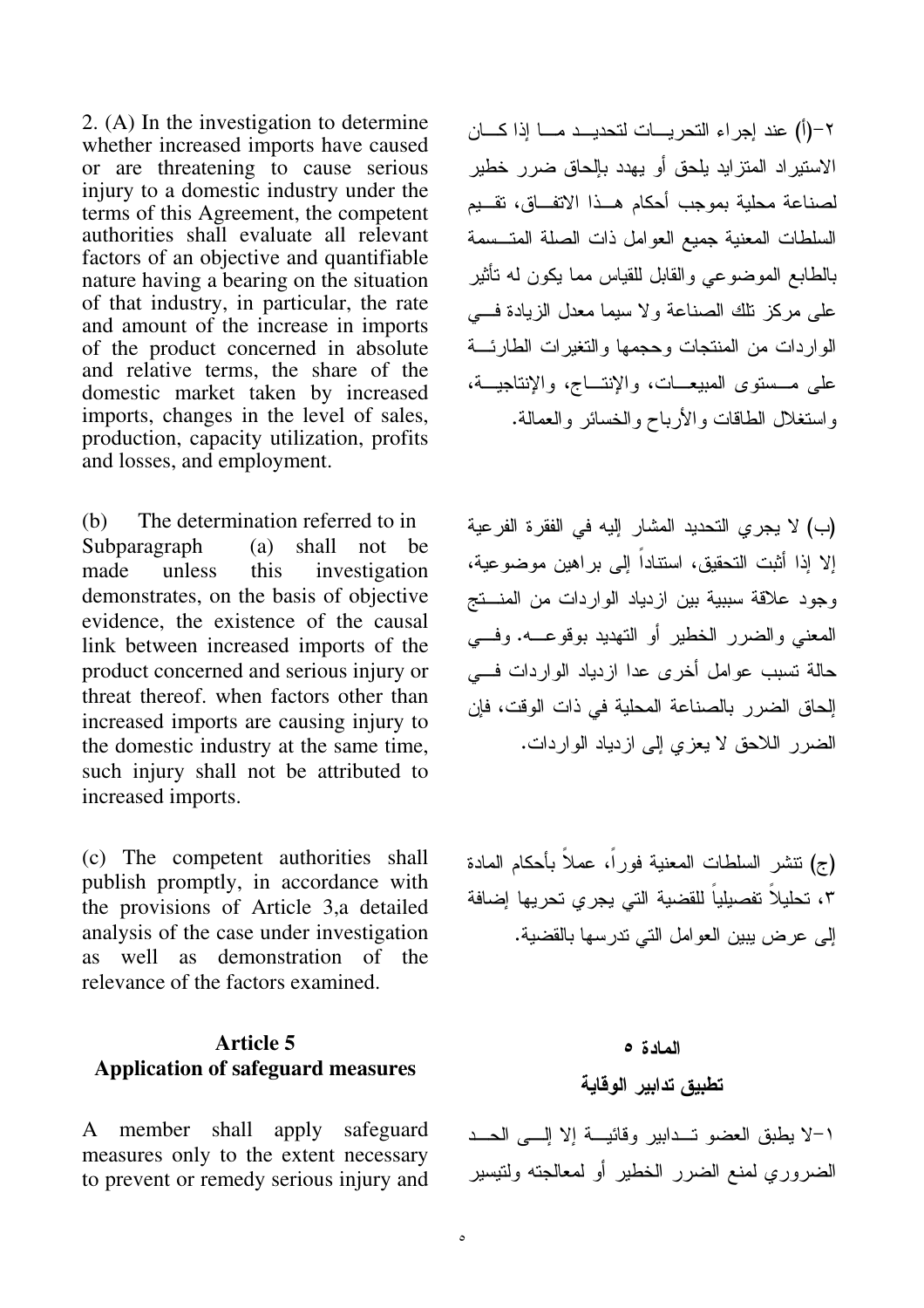facilitate adjustment.  $\mathbf{H}$ to a quantitative restriction is used, such a measure shall not reduce the quantity of imports below the level of a recent period which shall be the average of imports in the last three representative years for which statistics are available, unless clear justification is given that a different level is necessary to prevent or remedy serious injury. Members should choose measures most suitable for the achievement of these objectives.

2. (a) In cases in which a quota is allocated among supplying countries, the member applying the restrictions may seek agreement with respect to the allocation of shares in the quota with all other members having a substantial interest in supplying the product concerned ) in cases in which this method is  $not$ reasonably practicable, the member concerned shall allot to members having a substantial interest in supplying the based product shares upon the proportions, supplied by such members during a pervious representative period, of the total quantity or value of imports of the product, due account being taken of any special factors which may have affected or may be affecting the trade in the product.

 $(b)$ A Member may depart from the provision in subparagraph (a) provided that consultations under paragraph 3 of Article 12 are conducted under the auspices of the Committee  $\Omega$ safeguards provided for in paragraph 1 that  $\sigma$ f Article 13 and clear demonstration is provided to the Committee that  $(i)$  imports from certain **Members** have increased  $in$ disproportionate percentage in relation التكييف. وفي حال استخدام قيد كمسى ينبغسي أن لا يؤدي الندبير إلى خفــض كميـــات الـــوار دات عـــن مستواها في فترة قريبة وهو وعدل الواردات خـــلال أخر ثلاث سنوات تمثل الواقع نتوافر عنها إحصاءات، إلا إذا قدم ما يثبت ضرورة الاعتماد على مستوى أخر لمنع السضرر الخطيــر أو لمعالجتـــه. وينبغي للأعضاء أن تختار أكثــر التــدابير ملاءمـــة لبلوغ هذه الأهداف.

٢–(أ) في الحالات التي يوجد فيها توزيع للحـــصص بين البلدان الموردة، يجوز للعضو المطبق للقيــود أن يسعى إلى الاتفاق بشأن نوزيع الحصص مع جميـــع الأعضاء الآخرين التي لها مــصلحة جوهريـــة فـــي نوريد المنتج المعنى. وفي الحالات التي يتعذر فيهـا اتباع هذه الطريقة، يقوم العــضو المعنـــى بتوزيـــع الحصص على الأعضاء ذوى المصلحة الجوهربة في نوريد المنتج على أســـاس نـــسبة مـــا ورده هــؤلاء الأعضاء من مجموع كمبة أو قبمة السواردات مسن المنتج خلال فتر ة تمثيلية سابقة، على أن تؤخــذ فـــى الاعتبار أية عوامل خاصة أثرت أو قد تسؤثر علي التجارة في المنتج.

(ب) يجوز لأي عضو أن يخرج على الأحكام الواردة في الفقرة الفرعية (أ) شـــريطة إجـــراء مـــشاورات بموجب الفقرة ٣ من المادة ١٢ برعاية لجنة الوقايسة المنصوص عليها في الفقرة ١ من المادة ١٣ وشريطة نقديم برهان واضح إلى اللجنة بأن (١)الواردات مـــن بعض الأعضاء از دادت بدر جة غير متناسبة نسبة إلى مجموع الزيادة في الواردات من هذا المنستج خــــلال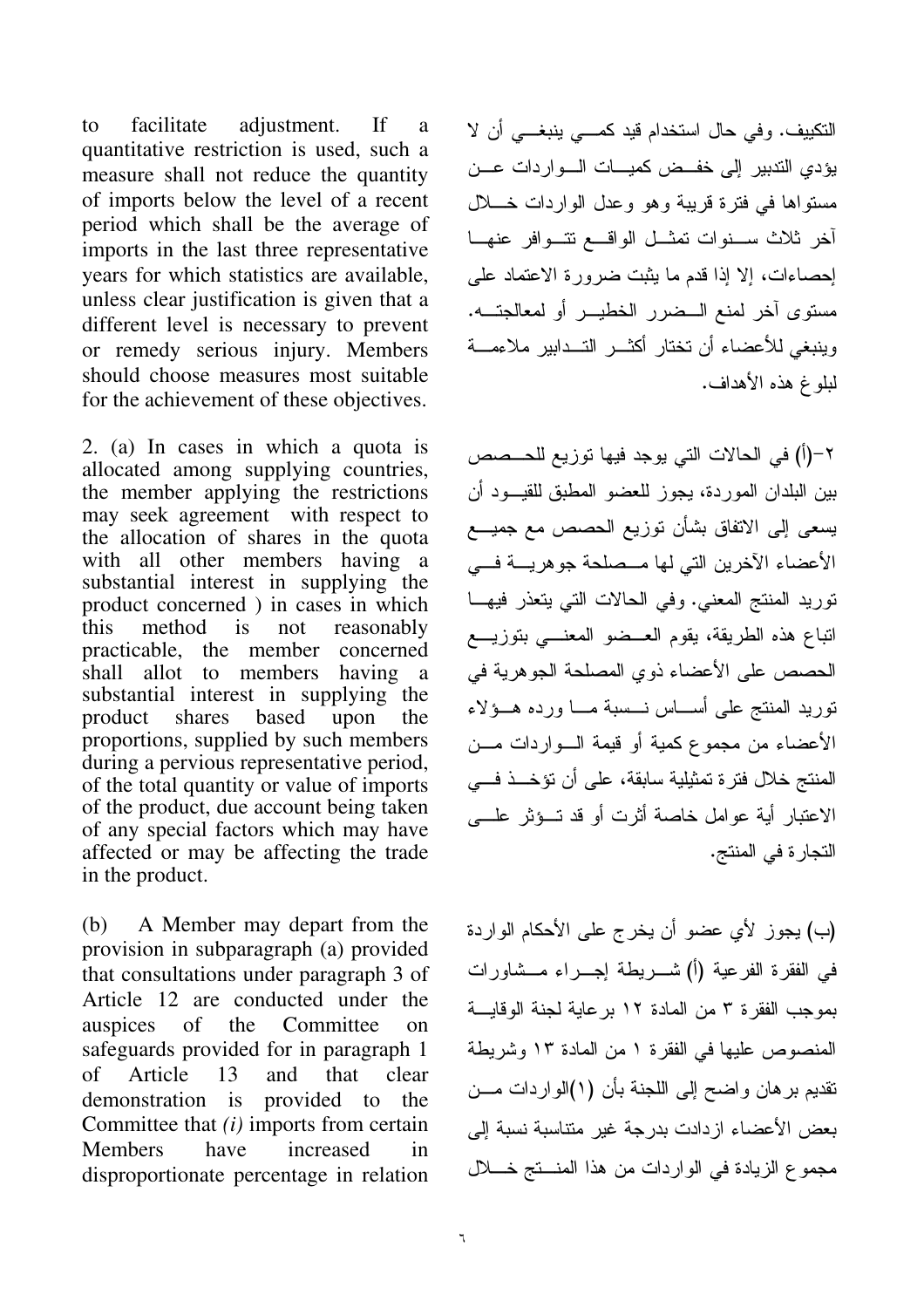to the total increase of imports of the product concerned in the representative period, *(ii)* the reasons for the departure from the provisions in subparagraph (a) are justified, and *(iii)* the conditions of such departure are equitable to all suppliers of the product concerned. The duration of any such measure shall not be extended beyond the initial period under paragraph I of Article 7 The departure referred to above shall not be permitted in the case of threat of serious injury.

### **Article 6**

### **Provisional safeguard measures**

In critical circumstances where delay would cause damage, which it would be difficult to repair, a Member may take a provisional safeguard measure pursuant to a preliminary determination that there is clear evidence that increased imports have caused or are threatening to cause serious injury. The duration of the provisional measure shall not exceed 200 days, during which period the pertinent requirements of articles 2 through 7 and 12 shall be met. Such measures should take the form of tariff increases to be promptly refunded if the subsequent investigation referred to in paragraph 2 of Article 4 does not determine that increased imports have caused or threatened to cause serious injury to a domestic industry. The duration of any such provisional measure shall be counted as a part of the initial period and any extension referred to in paragraphs 1, 2 and 3 of Article 7.

الْفَتَرَة الْتَمَثَّيْلِيَة، و(٢)أَنَّ الأَسْبَابِ الدعيةِ إلى الْخَرْوَج على أحكام الفقرة الفرعية (أ) هي أســـباب لهــــا مــــا يبررها، و(٣)أن شروط الخروج هي واحدة لجميـــع موردي المنتج المعنى، ولا يجوز تمديد مدة ســــريان هذا التدبير لأكثر من الفترة الأولية بموجب الفقرة ١ من المعادة ٧. ولا يسمح بالخروج المشار 'ليه أعـــلاه في حالة التهديد بوقوع ضرر خطير .

# المادة ٢ تدابير الضمانات المؤقتة

في الظروف الحرجة التي قــد بــؤدى فيهـــا التأخير إلى إلحاق ضرر يتعـــذر إصــــلاحه، يجـــوز للعضو أن يتخذ تدابير وقائية مؤقتة أثر قرار أولــــى بوجود دليل واضىح علىي أن زيادة الواردات قد ألحقت ضررا كبيرا أو إنها تهدد بإلحاق الضرر الشديد . ولا يجوز أن تتجاوز مدة التدبير المؤقت ٢٠٠ يوم ينبغي خلالها الوفاء بالمنطلبات المنصوص عليها فى المواد من ٢ إلى ٧ وفي المادة ١٢. وينبغي أن تأخذ هــذه التدابير شكل زيادات تعريفية يجـــب إعادتهــــا إلــــى دافعيها إذا لم يثبت التحقيق اللاحق المشار إليـــــه فــــى الفقرة ٢ من المادة ٤ أن زيادة الواردات ألحقــت أو هددت بإلحاق الضرر بالصناعة المحلية. وتحسب مدة الندبير المؤقت جزءا من الفقرة الأولية ومن أي نمديد تنص عليه الفقرات ١،٢،٣ من المادة ٧ .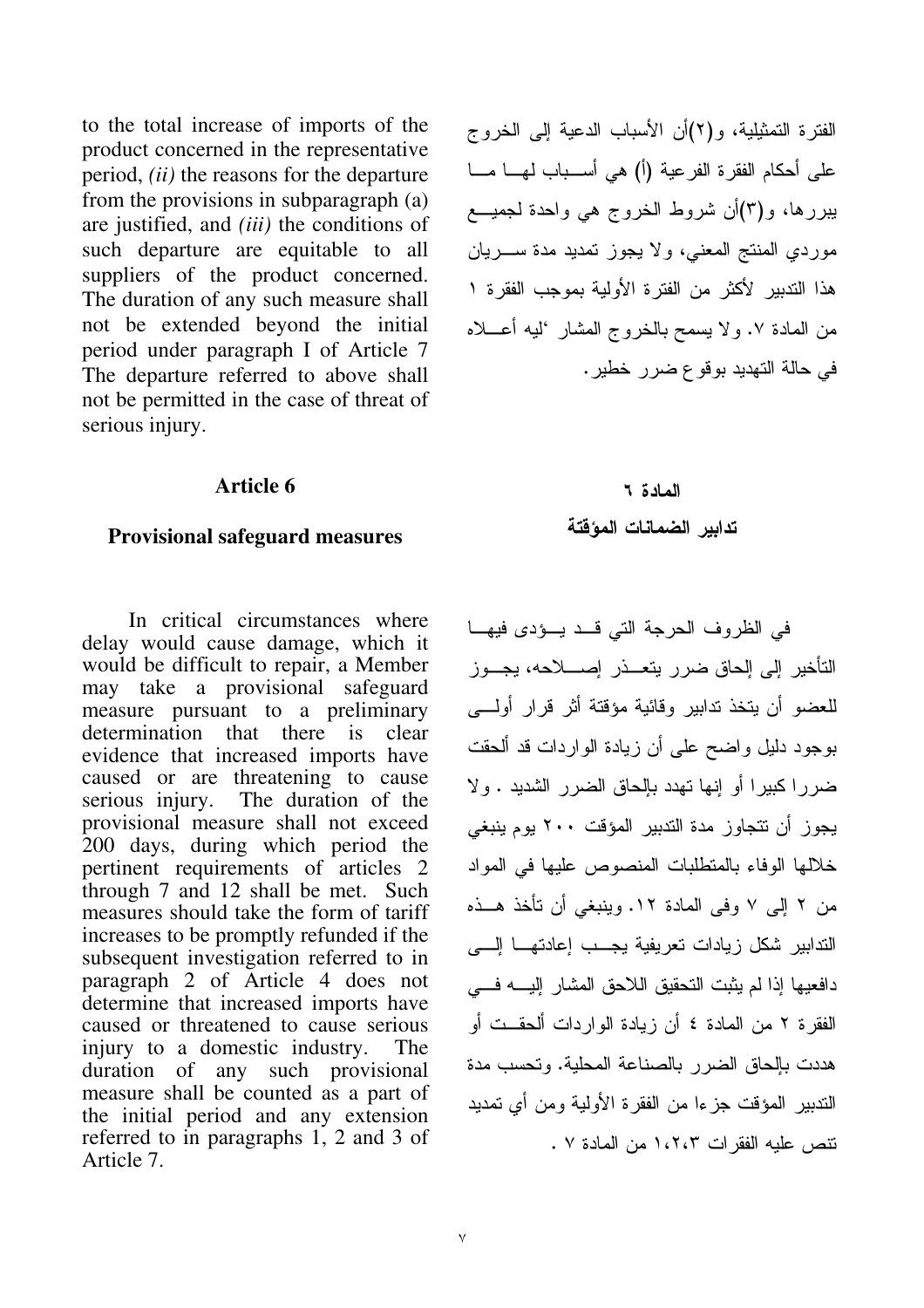## **Article 7 Duration and Review of Safeguard measures**

1. A Member shall apply safeguard measures only for such period of time as may be necessary to prevent or remedy serious injury and to facilitate adjustment. The period shall not exceed four years, unless it is extended under paragraph 2.

2. The period mentioned in paragraph 1 may be extended provided that the competent authorities of the importing Member have Determined, in conformity with the procedures set out in Articles 2, 3, 4 and 5, that the safeguard measure continues to be necessary to prevent or remedy serious injury and that there is evidence that the industry is adjusting, and provided that the pertinent provisions of articles 8 and 12 are observed.

3. The total period of application of a safeguard measure including the period of application of any provisional measure, the period of initial application and any extension thereof, shall not exceed eight years.

4. In order to facilitate adjustment in a situation where the expected duration of a safeguard measure as notified under the provisions of paragraph 1 of Article 12 is over one year, the Member applying the measure shall progressively liberalize it at regular intervals during the period of application. If the duration of the

# المادة ٧ مدة التدابير المؤقتة وإعادة النظر فيها

١–لا يطبق العضو تــدابير الــضمانات الا للفتـــرة الزمنية التي تعتبر ضرورية لمنع الحـــاق الـــضرر الخطير أو لمعالجته ولنتيسير النكييــف الـهيكلـــي ولا يجوز أن نزيد الفترة عن أربع سنوات إلا إذا مــــددت بموجب الفقر ة ٢.

٢-يجوز تمديد الفترة المـــذكورة فـــي الفقـــرة ١ إذا قررت السلطات المختصة في العضو المستورد، وفق الإجراءات المبينة في المواد ٢و٦و ٤و٥، أن الحاجـــة ما تزال قائمة لتدبير الضمانات لمنع الضرر الخطير أو معالجته وأن هنالك ما يدل على نكيف الـــصناعة، وشريطة النقيد بالأحكام الواردة في المادنين ٨و ١٢.

٣– لا يجوز أن يتجاوز مجموع مدة تطبيق أي تدبير وقائي ثماني سنوات بما فيها فتـــرة تطبيـــق التــــدبير المؤقت وفترة التطبيق الأولىي وأي تمديد لـها.

٤ – لتيسير التكييف في الحالة التي تكون فيها المــــدة المتوقعة لتدبير وقائبي ما متخذ بموجب أحكام الفقـــرة ١ من المادة ١٢ أكثر من سنة واحدة، يجـــب علـــي العضو المطبق للتدبير أن يحرره تدريجيا على فترات منتظمة خلال مدة النطبيق. وإذا تجاوزت مدة الندبير الثلاث سنوات يجب على العضو المطبق للتـــدبير أن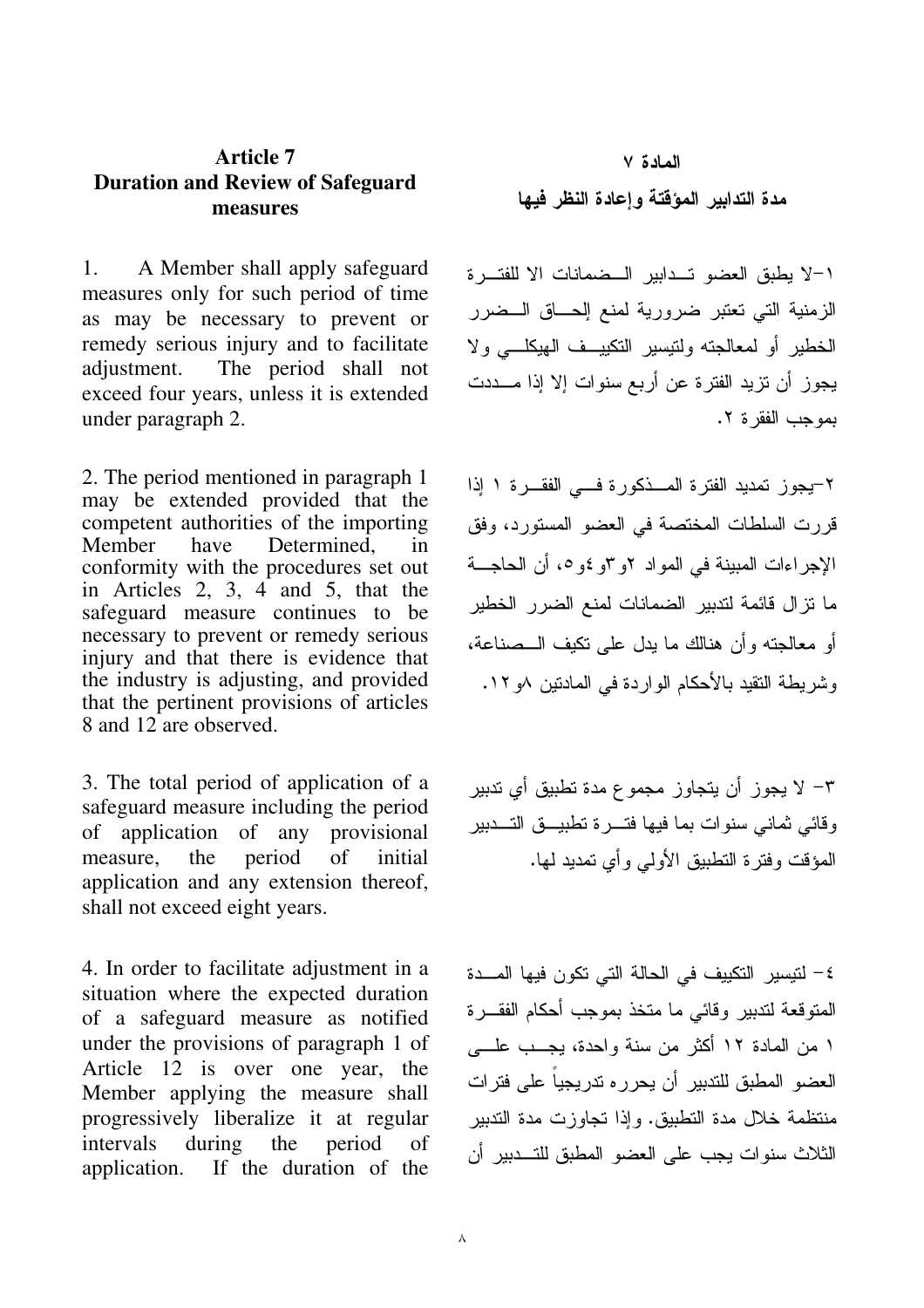measure exceeds three years, the Member applying such a measure shall review the situation not later than the mid-term of the measure and, if appropriate, withdraw it or increase the pace of liberalization.

5. No safeguard measure shall be applied again to the import of a product which has been subject to such a measure, taken after the date of entry into force of the WTO Agreement, for a period of time equal to that during<br>which such measure had been which such measure had been previously applied, provided that the period of non-application is at least two years.

6. Notwithstanding the provisions of paragraph 5, a safeguard measure with a duration of 180 days or less may be applied again to the import of a product if-

(a) at least one year has elapsed since the date of introduction of a safeguard measure on the import of that product; and

(b) such a safeguard measure has not been applied on the same product more than twice in the five-year period immediately preceding the date of introduction of the measure.

## **Article 8 Level of Concessions and other obligations**

1. A Member proposing to apply a safeguard measure or seeking an extension of a safeguard measure shall يعيد النظر في الحالة في موعد لا يتجاوز منتــصف مدة الندبير وأن يسحبه أو يزيد من سرعة النحريـــر عند الاقتضاء. ولا يجوز لأي تدبير جــــرى تمديــــده بموجب الفقرة ٢ أن يكون أشد تقييدا مما كان عليــــه بنهاية الفترة الأولىي وينبغي مواصلة تحريره.

ه- لا يجوز إعادة تطبيق ندبير وقائي على اســـنيراد منتج سبق أن كان موضوع مثل هذا التـــدبير ، بعـــد نفاذ اتفاقية منطقة النجارة العالمية لفترة تعـــادل تلـــك التبي طبق خلالها الندبير سابقا، ولا نقل فتسرة عسدم التطبيق عن سنتين.

٦–على الرغم من أحكام الفقرة ٥ ، يجــوز إعـــادة تطبيق تدبير وقائي الذي نبلغ مدنه ١٨٠ يوما أو أقل على استيراد منتج ما إذا : (أ) انقضت سنة على فرض التدبير علــــى اســـتيراد المنتج ، و

(ب) لم يكن هذا التدبير قد فرض على ذات المنـــتج أكثر من مرتين خلال فتر ة الخمس سنو ات التي سبقت مباشرة فرض التدبير .

# المادة ٨ مستوى التنازلات و الالتزامات الأخرى

1-يجب على العضو الذي ينوي تطبيق تدبير وقائي ما أو يعمل علىي تمديد ندبير وقائـي مــــا ً إن يــــسعـي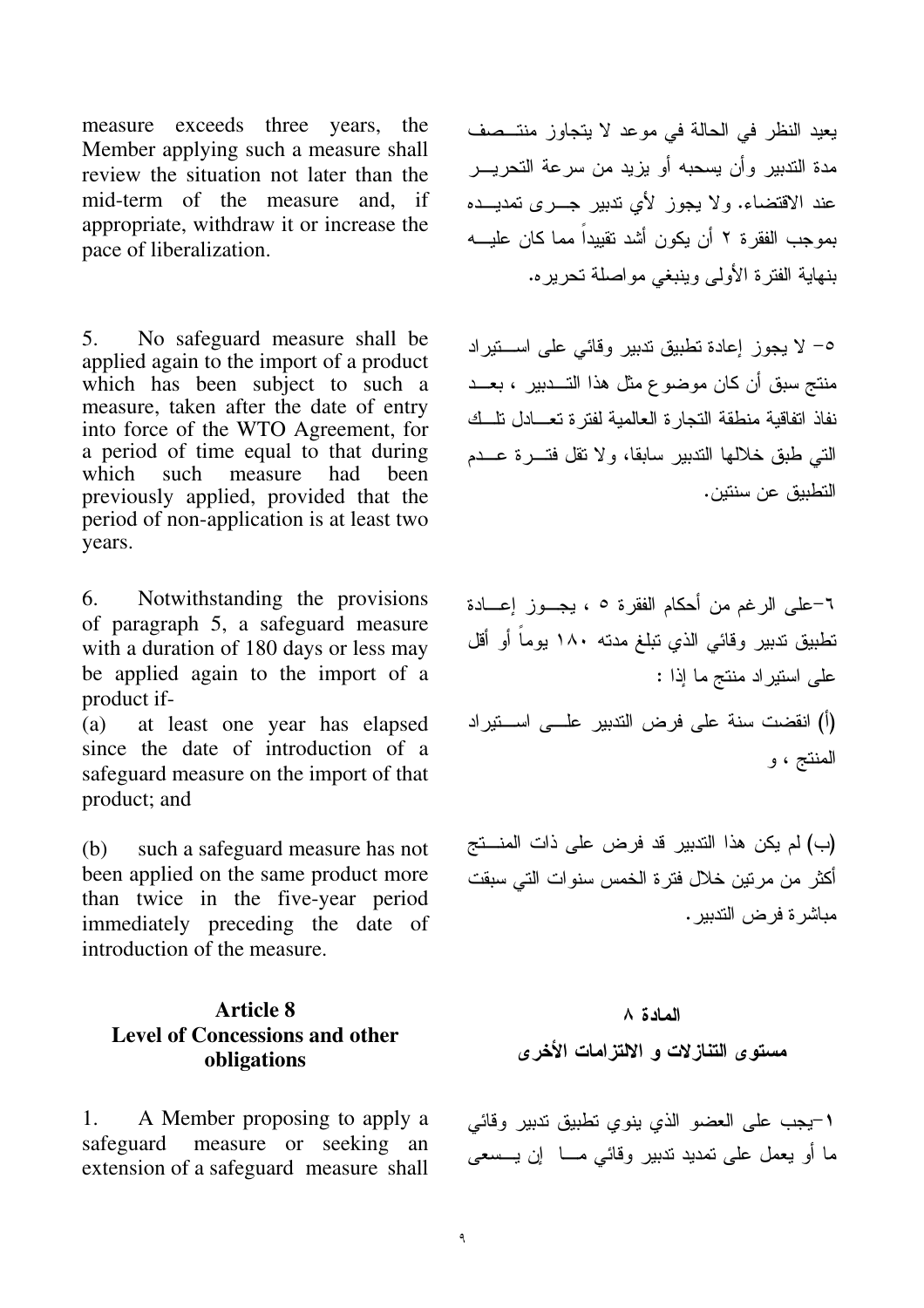endeavor to maintain a substantially equivalent level of concessions and other obligations to that existing under GATT 1994 between it and the exporting Members which would be affected by such a measure, in accordance with the provisions of paragraph 3 of Article 12. To achieve this objective, the Members concerned may agree on any adequate means of trade compensation for the adverse effects of the measure on their trade.

2. If no agreement is reached within 30 days in the consultations under paragraph 3 of Article 12, then the affected exporting Members shall be free, not later than 90 days after the measure is applied, to suspend, upon the expiration of 30 days from the day on which written notice of such suspension is received by the council for trade in Goods, the application of substantially equivalent concessions or other obligations under GATT 1994, to the trade of the Member applying the safeguard measure, 'he suspension of which the Council for Trade . A goods does not disapprove.

3. The right of suspension referred to in paragraph 2 shall not be exercised for the first three years that a safeguard measure is in effect, provided that the safeguard measure has been taken as a result of an absolute increase in imports and that such a measure conforms to the provisions of this Agreement.

للحفاظ، بينه و بين الأعضاء المصدرين الذين يمكـــن أن يتأثروا بالندبير، على مـــستوى مـــن النتــــازلات والالتزامات الأخرى مكافئا إلى حد كبيــــر للمــــستوى القائم بموجب اتفاقية جات ١٩٩٤ ، وفق أحكام الفقر ة ٣ من المادة ١٢ و لتحقيــق هــذا الهــدف، يمكــن للأعضاء المعنية أن نتفق على وسيلة مناســـبة مـــن وسائل النعويض النجاري عن الأثار الـــسلبية النــــى يخلفها الندبير على نجارتها.

٢-إذا لم يمكن التوصل إلى اتفاق فـــي غـــضون ٣٠ يوما في المشاورات التي نعقد وفـــق الفقــــرة ٣ مــــن المادة ١٢، يصبح الأعضاء المصدرون المتضررون أحرارا، بعد مضىي ما لا يزيد عن ٩٠ يومــا علـــي تطبيـــــق التــــــدبير ، فـــــى لِيقـــــاف تطبيـــــق التتـــــاز لات والالتزامات الأخرى المناسبة (بموجب انفاقية جـــات ١٩٩٤) على نجارة العضو المطبق للتدبير الوقـــائي، وذلك بعد انقضاء ٣٠ يوما على نسلم مجلس النجارة في السلع إخطارا كنابيا بالاتفـــاق، إذا لـــم يعــــارض مجلس الإدارة في السلع على هذا الإيقاف.

٣– لا يمارس الحق في الإيقاف المشار إليه في الفقر ة ٢ خلال الثلاث سنوات الأولى مـــن ســــريان تــــدبير وقائي ما ، شريطة أن يكون الندبير قد اتخـــذ نتيجـــة زيادة مطلقة في الواردات و أن يكون متوافقــا مـــع أحكام هذا الاتفاق.

 $\mathbf{A}$  and  $\mathbf{A}$  are the set of the set of the set of the set of the set of the set of the set of the set of the set of the set of the set of the set of the set of the set of the set of the set of the set of the set

 $\sqrt{2}$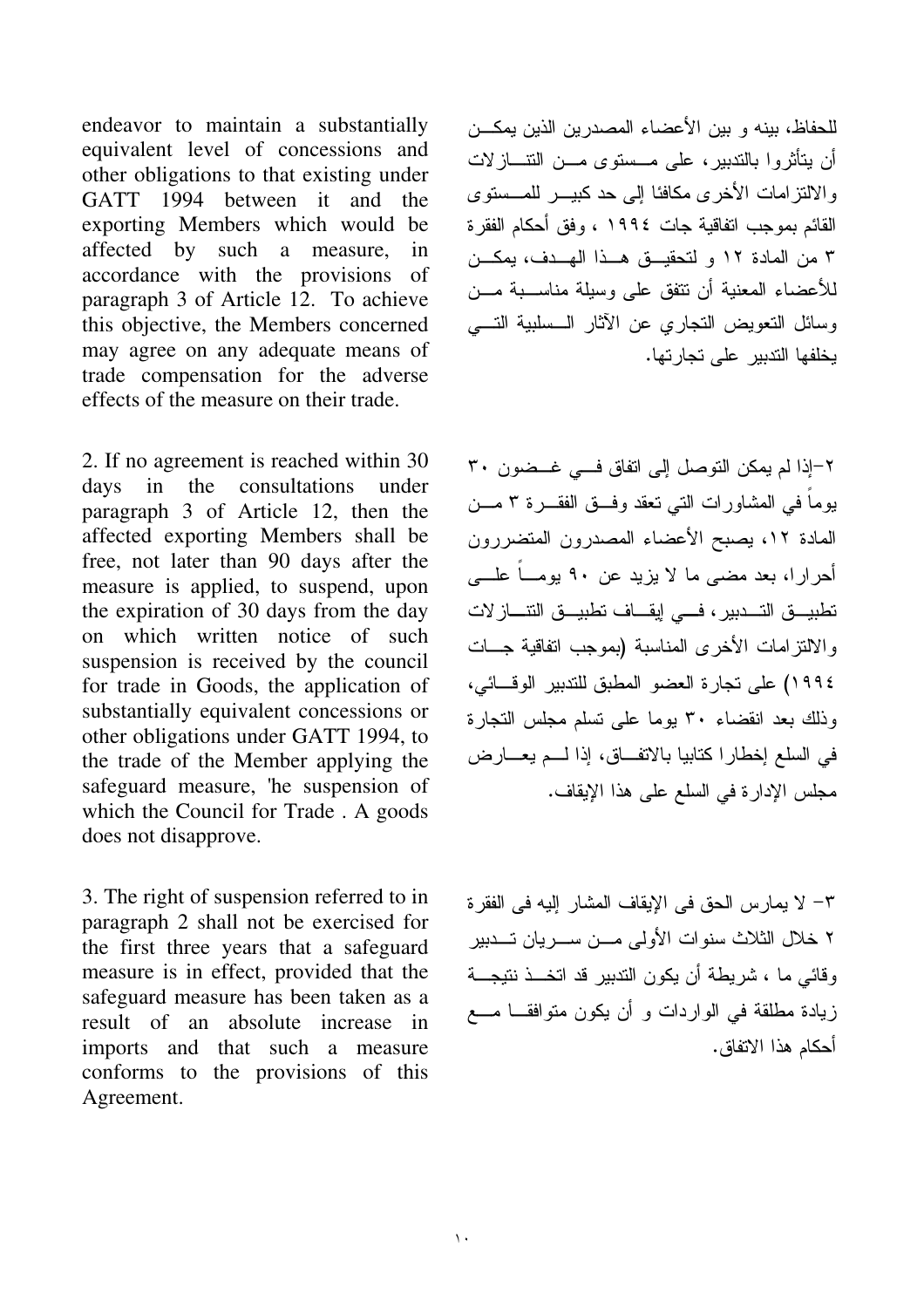### **Article 9**

### **Developing Country Members**

1. Safeguard measures shall not be applied against a product originating in a developing country Member as long as its share of imports of the product concerned in the importing Member does not exceed 3 per cent, provided that developing country Members with less than 3 per cent import share collectively account for not more than 9 per cent of total imports of the product concerned $2$ 

2.Adeveloping country Member shall have the right to extend the period of application of a safeguard measure for a period of up to two years beyond the maximum period provided for in paragraph 3 of Article 7, Notwithstanding the provisions of paragraph5 of Article 7, a developing country Member shall have the right to apply a safeguard measure again to the import of a product which has been subject to such a measure, taken after the date of entry into force of the WTO Agreement, after a period of time equal to half that during which such a measure has been previously applied, provided that the period of nonapplication is at least two yea years.

# المادة ٩ الأعضاء من البلدان النامية

1–لا تطبق تدابير الوقاية على أي منتج يكون منشؤه بلدا ناميا عضوا ما دامت حصنه من الواردات مـــن المنتج المعنى في العضو المسستورد لا تتجاوز ٣ بالمئة، شريطة أن لا تبلغ نسبة الواردات من مجموع البلدان النامية الأعضاء، التي نقل حصة كل منها من الواردات عن ٣ بالمئة ، أكثر من ٩ بالمئة من جملة الواردات من المنتج المقصود<sup>٬</sup>.

٢– لأي عضو من البلدان النامية الحق في تمديد فتر ة تطبيق تدابير الوقاية لمدة تصل الى سنتين إضافة إلى المدة القصوى المنصوص عليها في الفقـــرة ٣ مـــن المادة ٧ . و بالر غم من أحكام الفقر ة ٥ من المادة ٧، للعضو من البلدان النامية الحق في إعادة تطبيق تدبير ضمانات علی استیراد منتج سبق أن کان محل مثـــل هذا التدبير ، إذا اتخذ بعد بدء نفـــاذ اتفاقيــــة منظمــــة النجارة العالمية، بعد فترة من الزمن نعـــادل نـــصف تلك التي سبق أن طبق فيها، شريطة ألا تقل فترة عدم التطبيق عن سنتين.

-

<sup>`</sup> يخطر العضو لجنة الوقاية فوراً بأي ندبير يتخذ بموجب الفقرة ١ من المادة ٩ .

A Member shall immediately notify an action taken under paragraph 1 of Article 9 to the committee on safeguards.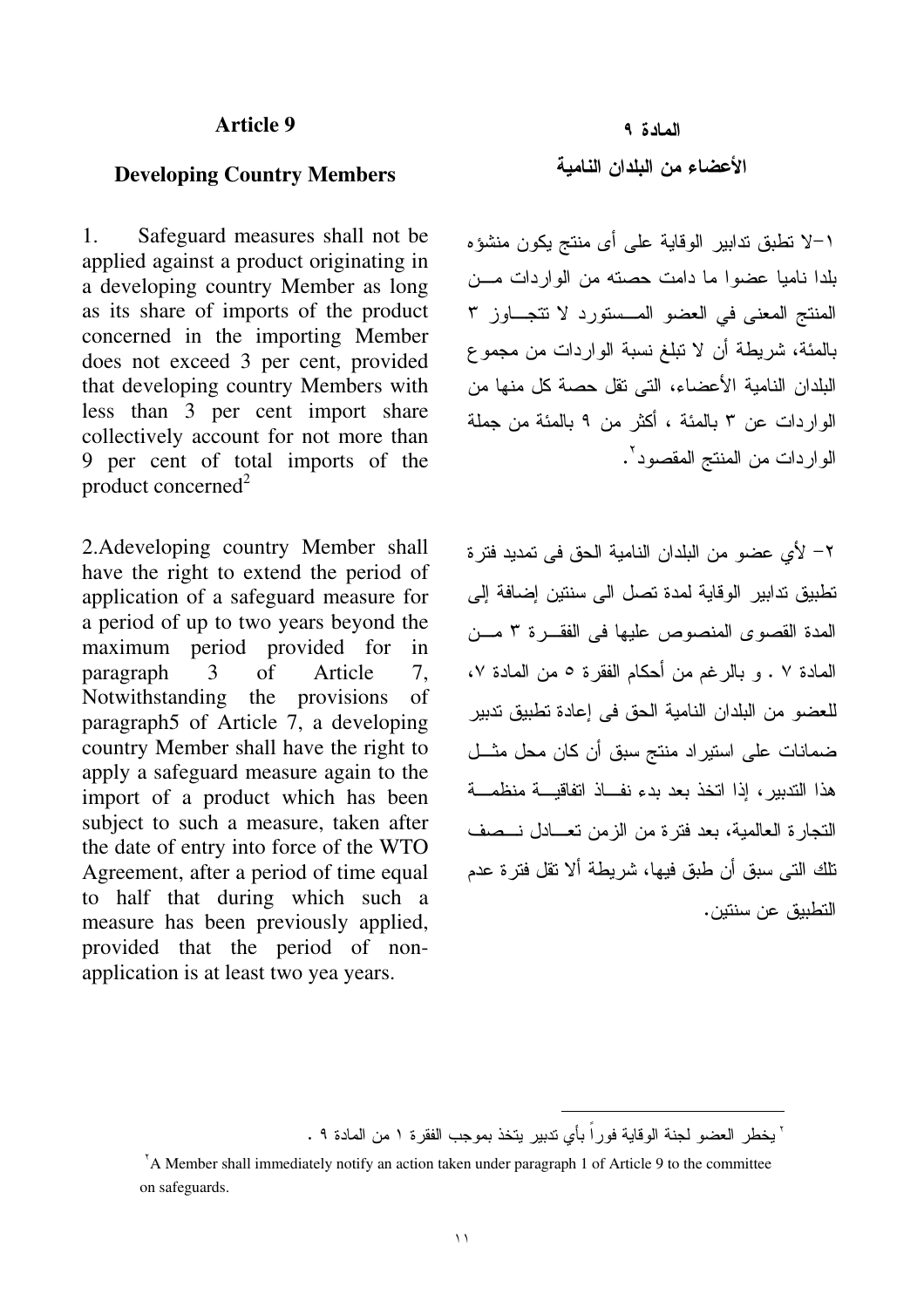### Article10 **Pre-existing Article XIX Measures**

Members shall terminate all safeguard measures taken pursuant to Article XIX of GATT 1947 that were in existence on the date of entry into force of the WTO Agreement not later than eight years after the date on which they were first applied or five years after the date of entry into force of the WTO Agreement, whichever comes later.

## Article11 **Prohibition and Elimination of Certain Measures**

 $1<sub>1</sub>$ (a) A Member shall not take or seek any emergency action on imports of particular products as set forth in Article XIX of GATT 1994 unless such action conforms with the provisions of that Article applied in accordance with this Agreement.

(b) Furthermore, a Member shall not seek, take or maintain any voluntary export restraints, orderly marketing arrangements or any other similar measures on the export or the import side<sup>3,4</sup>. These include actions taken by

## المادة ١٠ التدابير السابقة بموجب المادة التاسعة عشرة

على الأعضاء ليقاف العمل بجميـــع تـــدابير الوفايــــة المتخذة عملا بالمادة التاسعة عشرة من اتفاقية جسات ١٩٤٧ والقائمة عند اتفاقية منظمة التجارة العالميسة وذلك بعد مضبي ما لا يقل عن ثمانية ســــنوات علــــي بدء تطبيقها أو خمس سنوات على نفاذ اتفاقية منظمة التجار ة العالمبة، أبهما أقرب.

# المادة ١١ حظر والغاء تدابير معينة

١-(أ) لا يجوز الأى عضو أن يتخذ أو يسعى لاتخاذ أية تدابير طارئة ضد استير اد منتجات معينة وفق ما نتص عليه المادة التاسعة عشرة من اتفاقيسة جسات ١٩٩٤ إلا إذا كانت هذه التدابير متوافقة مع أحكـــام هذه المادة عند تطبيقها بحسب الاتفاق الحالي.

(ب) وفضلاً عن هذا، لا يجوز لأي عضو أن يسعى لفر ض أية قيود تطوعية على الصادر ات أو ترتيبات لتتظيم السوق أو أي تدبير مشابه آخر سـواء علـــى الجانب التصديري أو الاستيرادي<sup>3,0</sup> أو أن يفرضـــها

<sup>.&</sup>lt;br>" يجوز باتفاق متبادل، أن يقوم العضو المصدر بإدارة توزيع حصص الواردات المطبق كتدبير ضمان منسجم مع الأحكام ذات الصلة في اتفاقية جات ١٩٩٤.

<sup>&</sup>lt;sup>؛</sup> تشمل التدابير المشاهة خفض التصدير ، ونظم رصد سعر التصدير أو سعر الاستيراد، ومراقبة التـــصدير والاســـتيراد، وكــــارتيلات الاستيراد الالتزامية، ونظم السلطة التقديرية في الترخيص للصادرات والواردات، وجميعها توفر الحماية.

 $3$  An import quota applied as a safeguard measure in conformity with the relevant provisions of GATT 1994 and this Agreement may, by mutual agreement, be administered by the exporting Member.

<sup>&</sup>lt;sup>4</sup> Examples of similar measures include export moderation, export-price or import-price monitoring systems, export or import surveillance, compulsory import cartels and discretionary export or import licensing schemes, any of which afford protection.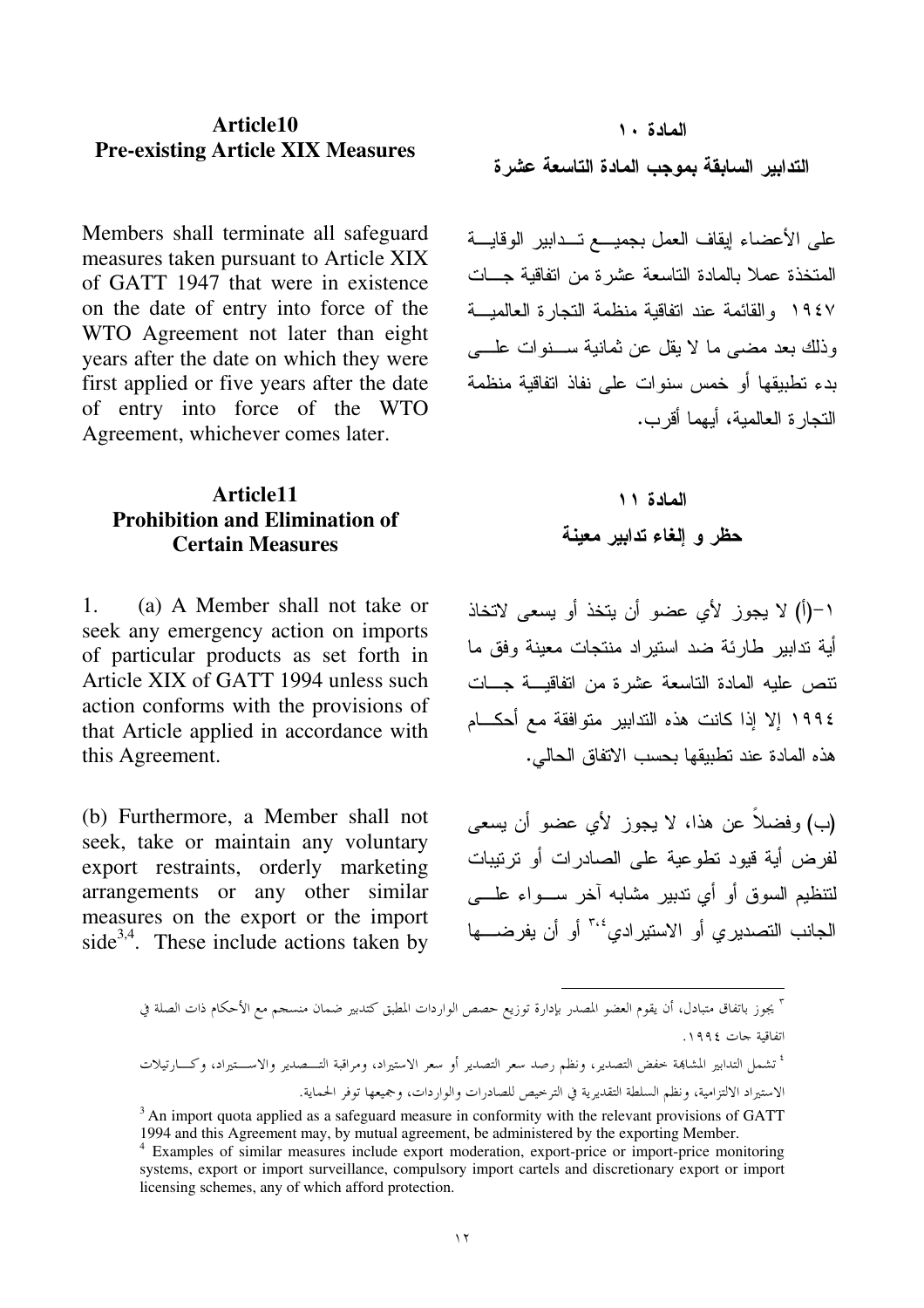a single Member as well as actions under agreements; arrangements and understandings entered into by two or more Members. Any such Measure in effect on the date of entry into force of the WTO Agreement shall be brought into conformity with Agreement or phased out in accordance with paragraph 2.

c) This Agreement does not apply to measures sought, taken or maintained by a Member pursuant to provisions of GATT 1994 other than Article XIX, and Multilateral Trade Agreements in Annex 1 A other than this Agreement, or pursuant to protocols and agreements or arrangements concluded within the framework of GATT 1994.

2. The phasing out of measures referred to in paragraph l (b) shall be carried out according to timetables to be presented to the committee on safeguards by the Members concerned not later than 180 days after the date of entry into force of the WTO Agreement. These timetables shall provide for all measures referred to in paragraph I be phased out or brought into conformity with this Agreement within a period not exceeding four years after the date of entry into force of the WTO Agreement, subject to not more than one specific measure per importing Member<sup>5</sup>, the duration of which shall not extend beyond 31

أو يبقى عليها. وتشمل هذه الندابير الإجراءات النسـي يتخذها عضو ما وحده كما تشمل الإجــــراءات التـــــى نتخذ بموجب اتفاقـــات وترتيبـــات ونفاهمـــات بــــين عضوين أو أكثر . وينبغي تعديل أية تدابير نكون نافذة عند نفاذ اتفاقية منظمة النجارة العالمية بمــــا يجعلهــــا نتوافق مع هذا الاتفاق، أو تصفيتها على مراحل وفق الفقر ة٢.

(ج) لا ينطبق هذا الاتفاق على الندابير التي يـــسعى إلى فرضها أو يتخذها أو يبقى عليها عضو ما عمـــلا بأحكام اتفاقية جات ١٩٩٤ عدا المادة التاسعة عشرة. واتفاقات النجارة متعددة الأطـــراف المدرجـــة فــــي الملحق 1- ألف عــدا الاتفــاق الحـــالى أو عمـــلاً ببروتوكلات وانفاقات أو ترتيبات مبرمة ضمن إطار اتفاقية جات ١٩٩٤.

٢– نتفذ النصفية المرحلية للندابير المشار إليها فـــى ١(ب) وفق جداول زمنية نقدمها الأعضاء المعنية إلى لجنة الوقاية في موعد لا يتجاوز مضى ١٨٠ يومــا من نفاذ انفاقية منظمة النجارة العالميـــة. وينبغــــي أن تضع هذه الجداول الزمنية الترنيبات اللازمة من أجل التصفية المرحلية لجميع التدابير المشار إليهــــا فــــى الفقرة ١ أو تعديلها بما يحقق انسجامها مــــع الاتفـــاق الحالي ضمن فترة لا تتجاوز أربع سنوات من نفاذ اتفاقية منظمة النجارة العالمية، مع إمكانية استثناء ما لا يزيد عن ندبير محدد واحد لكل عضو مــستورد ْ. علمي أن لا نتحدى مدة الاســـنثنـاء ٣١ كــــانون الأول/ دیسمبر ۱۹۹۹.

<sup>-</sup>° يشير ملحق الاتفاق الحالي إلى الاستثناء الوحيد الذي يحق للمجموعة الأوروبية أن تستفيد منه.

 $5$ the only such exception to which the European communities is entitled is indicated in the Annex to this Agreement.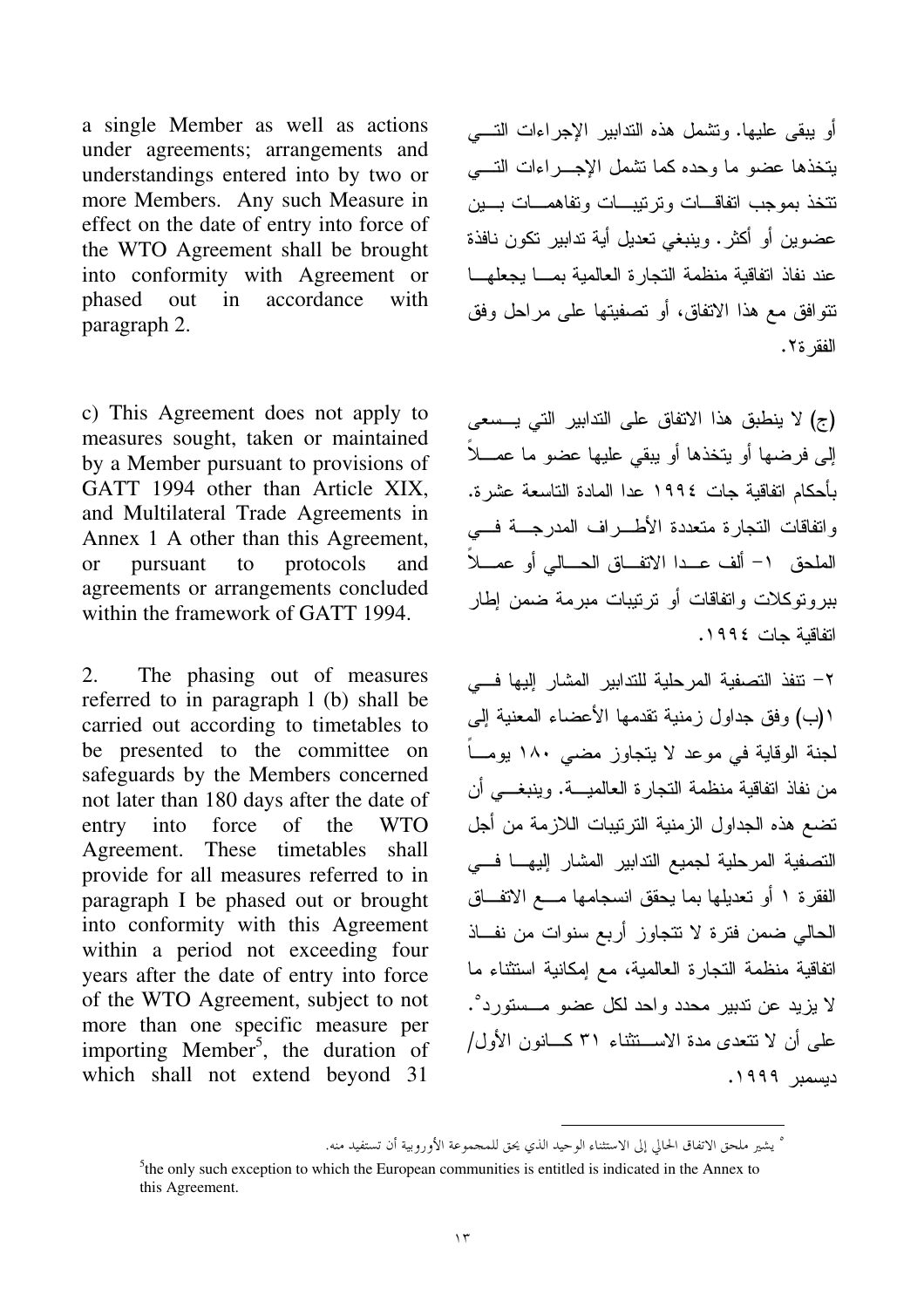December 1999.

Any such exception must be mutually agreed between the Members directly concerned and notified to the Committee on safeguards for its review and acceptance within 90 days of the entry into force of the WTO Agreement. The Annex to this Agreement indicates a measure, which has been agreed as falling under this exception.

3. Members shall not encourage or support the adoption or maintenance by public and private enterprises of nongovernmental measures equivalent to those referred to in paragraph 1.

## **Article 12 Notification and Consultation**

## 1. A Member shall immediately<br>notify the Committee on **Committee safeguards upon:**

(a) initiating an investigatory process relating to serious injury or threat thereof and the reasons for it;

(b) making a finding of serious injury or threat thereof caused by increased imports; and

(ج) يقرر أن يطبق ندبير وقائي أو يمدد العمل به. c) taking a decision to apply or extend a safeguard measure.

2. In making the notifications referred to in paragraph  $l$  (b) and  $l(c)$ , the Member proposing to apply or وينبغي الاتفاق علىي أي استثناء من هذا القبيل بين الأعضاء المعنيين مباشرة وإخطار لجنة الوقايسة لتنظر فيه ونقبله في غضون ٩٠ يوما من ناريخ نفاذ اتفاقية منظمة النجارة العالمية. ويشير ملحق الاتفـــاق الحالبي إلى ندبير انفق على اعتباره واقعا ضمن هــذا الاستثناء.

٣– يجب على الأعضاء عدم تشجيع تطبيق أي تدابير غير حكومية مساوية لنلك المشار إليها في الفقـــرة ١ من جانب أية مؤسسات عامة أو خاصة، ولا تقـــديم دعم لـهذا النطبيق ولا للإبقاء علـي هذه الندابير .

المادة ۱۲  
ال
$$
\sharp
$$
فال و التشاور

يخطر العضو لجنة الوقاية فورا عندما:

 &D  80  / > %
 " D )D ( A C& ;&& 

 ;&&  &D  80 && % (C) & A& ' @ C

٢- وعند نقديم الاخطارات المشار إليها في الفقرنين ١(ب) و ١(ج) يزود العضو الذي ينوي تطبيق تـــدبير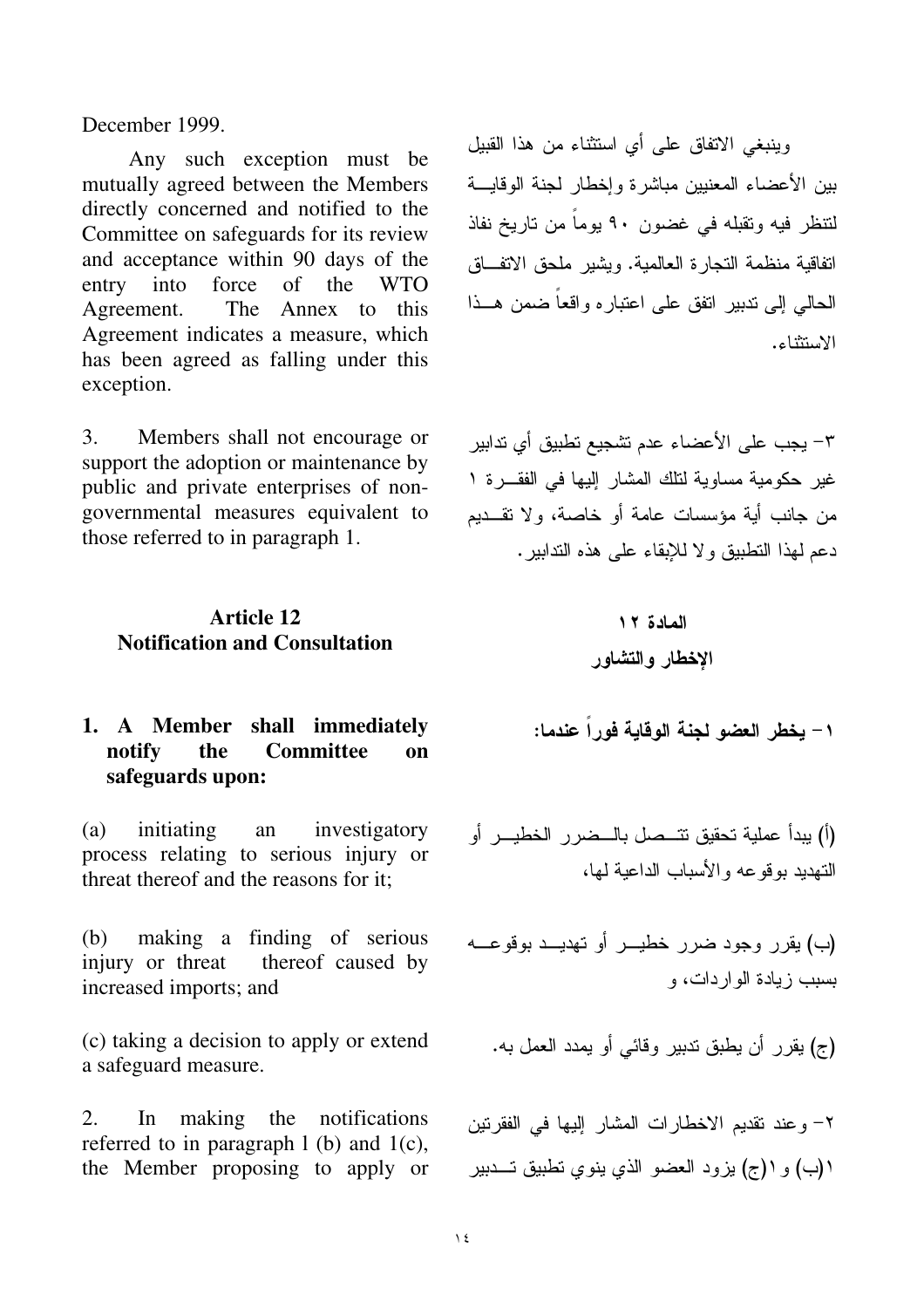extend a safeguard measure shall provide the Committee on safeguards with all pertinent information, which shall include evidence of serious injury or threat thereof caused by increased imports, precise description of the product involved and the proposed measure, proposed date of introduction, expected duration and timetable for progressive liberalization. In the case of an extension of a measure, evidence that the industry concerned is adjusting shall also be provided. The council for trade in Goods or the Committee on safeguards may request such Additional information, as they may consider necessary from the Member proposing to apply or extend the measure.

3. A Member proposing to apply or extend a safeguard measure shall provide adequate opportunity for prior consultations with those Members having a substantial interest as exporters of the product concerned, with a view to, inter *alia*, reviewing the information provided under paragraph 2, exchanging views on the measure and reaching an understanding ways to achieve the objective set out in paragraph 1 of Article 8.

4. A Member shall make a notification to the committee on safeguards before taking a provisional safeguard measure referred to in Article 6. Consultations shall be initiated immediately after the measure is taken.

وقائبي أو نمديد العمــــل بــــــــه لجنــــــــة الوقايـــــة بجميــــع المعلومات ذات الصلة التي ينبغي أن تشمل التـــدليل على حصول الضرر الخطيـــر أو التهديـــد بوقوعــــه بسبب ازدياد الواردات ووصفا دقيقا للمنتج المعنــــي، وللتدبير المقترح وناريخ البدء به، والمـــدة المتوقعـــة للعمل به وجدولا زمنيا للتحرير الندريجي. وفي حالة تمديد العمل بتدبير ما، ينبغي أيضا تقديم دليل على أن الصناعة المعنية نتكيف ولمجلس النجارة في السلع أو لجنة الوقاية أن تطلب إلى العضو الذي يزمع تطبيـــق تدبير ما أو تمديد العمل به أو يزودهـــا بمـــا تــــراه ضروريا من معلومات إضافية.

٣– على العضو الراغب في نطبيق ندبير وقـــائـي أو نمديد العمل به أو يـــوفر فرصــــة مناســـبة لإجـــراء مشاورات مسبقة مع الأعضاء التـــي لمهــــا مـــصلحة جوهرية بوصفها مصدرة للمنـــنج المعنـــي بهـــدف استعراض المعلومات المقدمة بموجب الفقرة ٢، وتبادل الأراء بشأن الندبير والنوصل إلى نفاهم حول سبل تحقيق الهدف المحدد في الفقرة ١ من المادة ٨، وذلك في جملة أمور أخرى.

٤– على العضو أن يخطر لجنة الوقاية قبل أن يتخـــذ أي ندبير وقائـي مؤقت مما يـــشير إليـــــه المــــادة ٦. ونستهل المشاورات فورا بعد انخاذ الندبير.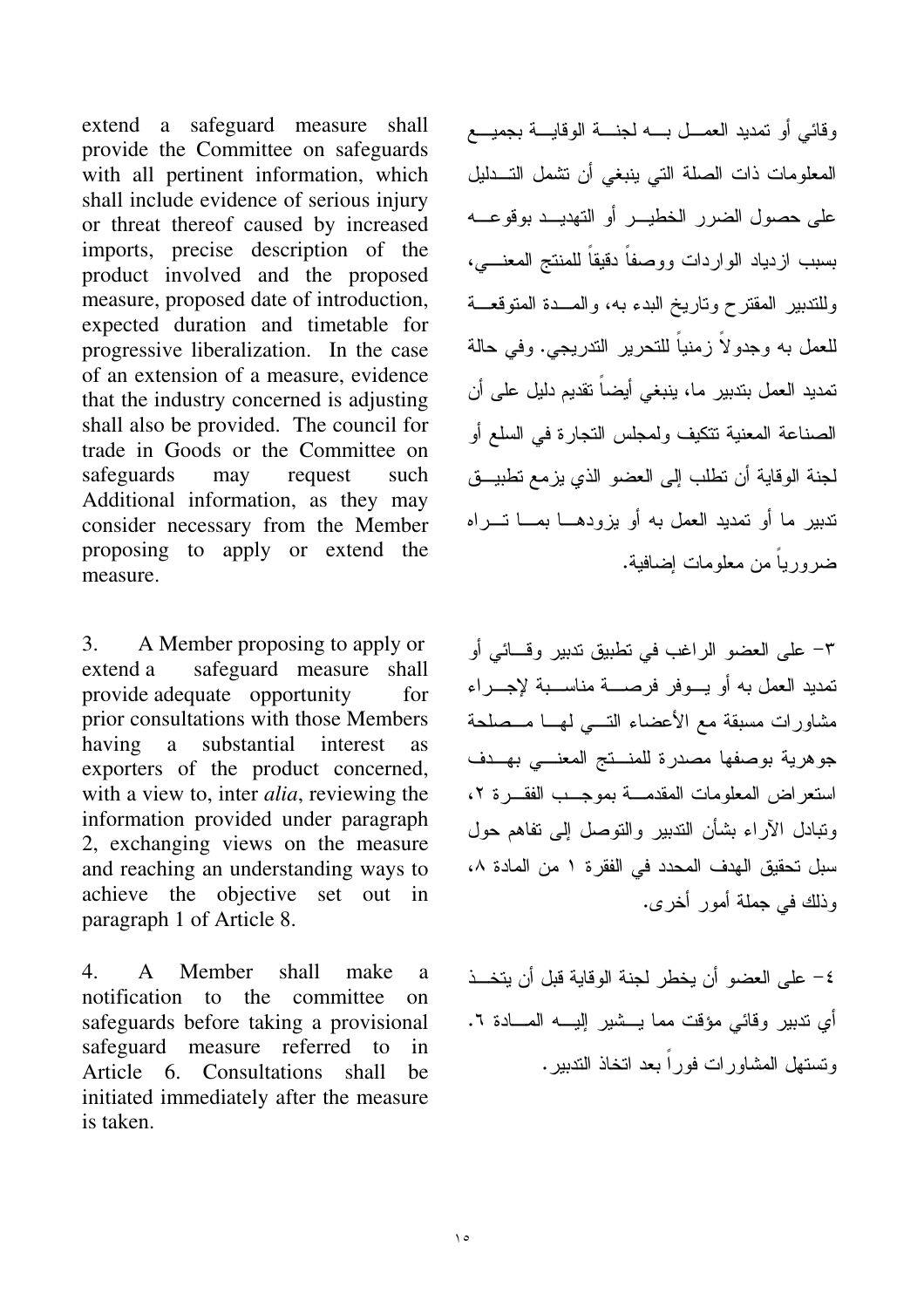$5<sub>1</sub>$ The result of the consultations referred to in this Article, as well as the results of midterm reviews referred to in paragraph 4 of Article 7, any form of compensation referred to in paragraph I of Article 8, and proposed suspensions of concessions and other obligations referred to in paragraph 2 of Article 8, shall be notified immediately to the Council for Trade in Goods by the Members concerned.

6. Members shall notify promptly the safeguards of their committee on laws, regulations and administrative procedures relating safeguard  $\overline{a}$ measures as well as any modifications made to them.

7. Members maintaining measures described  $in$ Article 10 and paragraph 1 of Article II which exist on the date of entry into force of the WTO Agreement shall notify such measures  $\mathfrak{t}$ the committee  $\Omega$ safeguards not later than 60 days after the date of entry into force of the WTO Agreement.

8. Any Member may notify the committee on safeguards of all laws, regulations, administrative procedures and any measures or actions dealt with in this Agreement that have not been notified by other Members that are required by this Agreement to make such notifications.

٥-على الأعضاء المعنيين إخطار مجلس التجارة في السلع فوراً بنتائج المشاورات المشار إليها فسي هــذه المادة وكذلك بنتائج المراجعة النصفية التي تشير إليها الفقرة ٤ مـــن المــــادة ٧، وأي شـــكل مـــن أشـــكال التعويضات المشار إليها في الفقرة ١ من المسادة ٨، وأي إيقاف مقترح للنتاز لات وغيرها من الالتزامـــات المشار اليها في الفقر ة ٢ من المادة ٨.

٦-يخطر الأعضاء لجنة الوقاية مــن غيــر إبطــاء بالقوانين والتعليمات والأنظمــة الإداريـــة المتــصلة بتدابير الوقابة وكذلك بأبة تعدبلات تطر أ علبها.

٧– على الأعضاء الذين بستمر ون في تطبيق تــدابير كتلك الموصوفة في المادة ١٠ وفي الفقـر ة ١ مــز. المادة ١١ عند نفاذ اتفاقية منظمة التجارة العالمية أن يخطروا لجنة الوقاية بهذه التـدابير في موعـد لا بتجاوز ٢٠بوماً من نفاذ اتفاقيسة منظمسة التجسارة العالمبة

٨-لأي عضو من الأعضاء إخطــار لجنـــة الوقايـــة بجميع القسوانين والأنظمسة والإجسراءات الإداريسة والندابير والإجراءات التى يعالجها الاتفاق الحسالي والتي لم يقدم الأعضاء الأخرون إخطارا بها وفق ما هو مطلوب منها بموجب الاتفاق الحالي.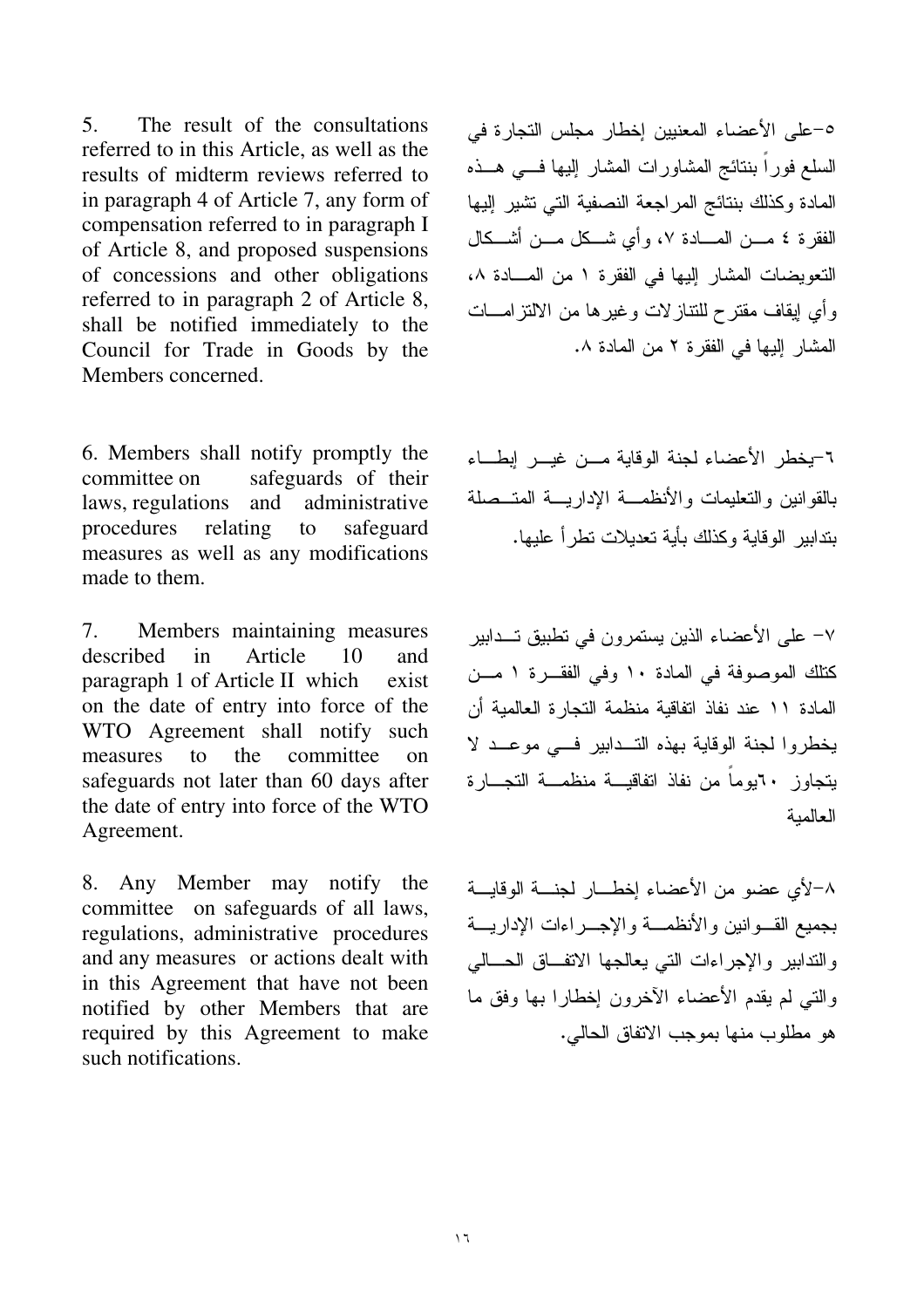9. Any Member may notify the committee on safeguards of any nongovernmental measures referred to in paragraph 3 of Article 11.

All notifications to the Council  $10<sup>1</sup>$ for Trade in Goods referred to in this Agreement shall normally be made through the committee on safeguards.

11. The provisions on notification in this Agreement shall not require any Member to disclose confidential information the disclosure of which would impede law enforcement or otherwise be contrary to the public interest or would prejudice the legitimate commercial interests of particular enterprises, public or private.

# ٩- لأى عضو من الأعضاء أن يخطر لجنة الوقايـــة بأية تدابير غير حكومية من النوع المشار إليــــه فــــى الفقرة ٣ من المادة ١١.

١٠- ينبغي كقاعدة عامة نقديم جميع الاخطارات الموجهة إلى مجلس التجارة، في السلع والمشار إليها في هذا الاتفاق عن طريق لجنة الوقاية.

1١- لا تتطلب أحكام الأخطار السواردة فسى هـذا الاتفاق من أي عضو الكشف عن أية معلومات سرية قد يؤدي الكشف عنها إلى أعاقه نتفيذ القوانين أو إلى ما يتعارض مع المصلحة العامــــة أو ٳلــــى المــــساس بالمصالح النجارية المشروعة لمنشآت معينة عامه أو خاصة.

## **Article 13**

### **Surveillance**

 $1<sub>1</sub>$ A Committee on safeguards is here by established, under the authority of the Council for Trade in Goods, which shall be open to the participation of any Member indicating its wish to serve on it. The committee will have the following functions:

(a) to monitor, and report annually to the council for trade in Goods on, the implementation general  $\alpha$ f this. Agreement and make recommendations towards its improvement;

١– نتشأ بموجب هذه المادة لجنة للوقاية نتبع مجلس النجارة في السلع ونكون مفتوحة لأي عضو يرغــب في العمل فيها. وبكون للجنة الوظائف التالية:\_

(أ) رصد نتفيذ هذا الاتفاق عموما ونقديم نوضـــــــيحات بشأن تحسين النتفيذ، وتقديم نقرير سنوى بذلك إلــــى مجلس التجارة في السلع؛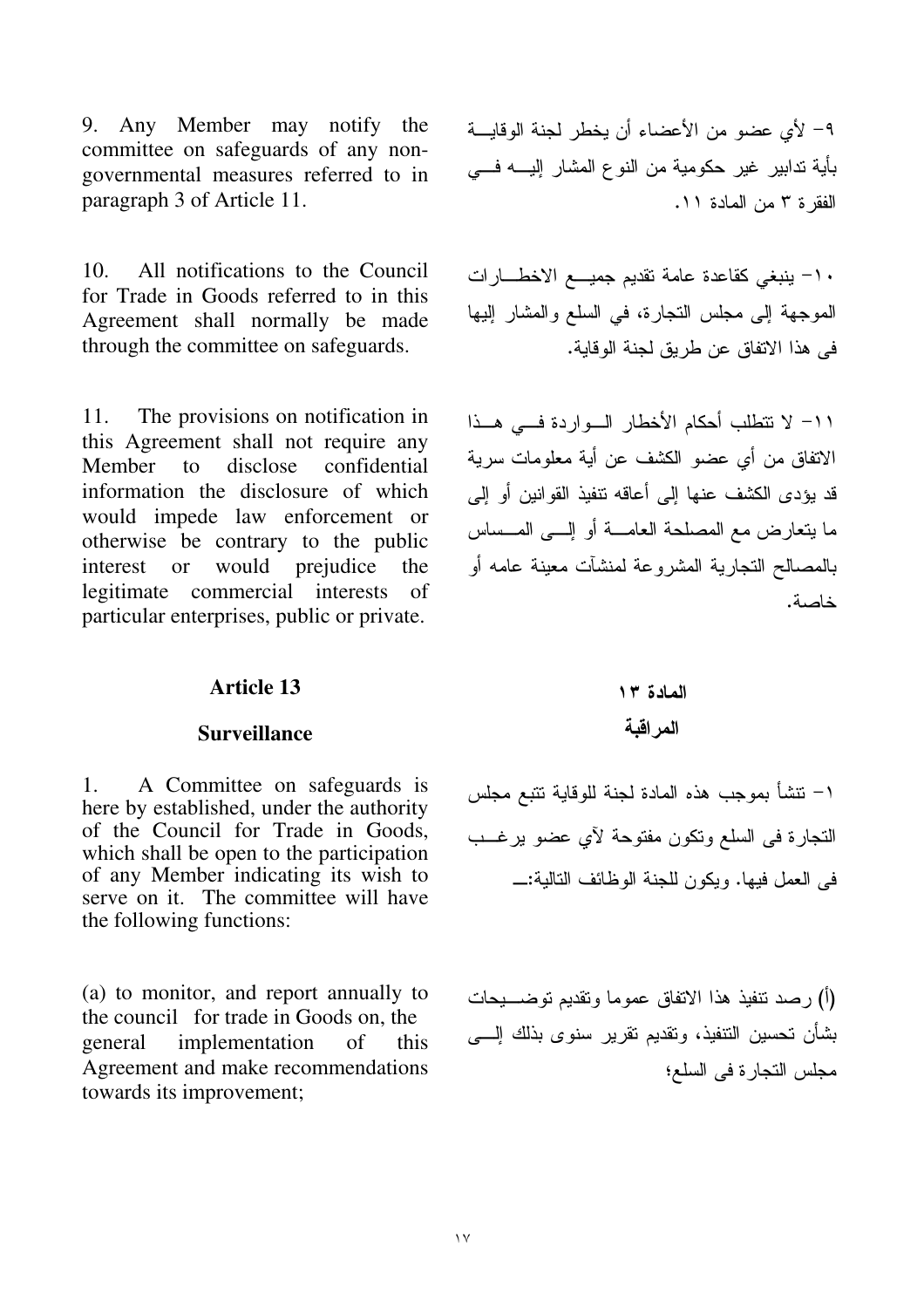(b) to find, upon request of an affected Member, whether or not the procedural requirements of this Agreement have been complied with in connection with a safeguard measure, and report its findings to the Council for Trade in Goods;

(c) to assist Members, if they so request, in their consultations under the provisions of this Agreement;

d) to examine measures covered by Article 10 and paragraph 1 of Article 11, monitor the phase-out of such measures and report as appropriate to the council in goods;

(e) to review, at the request of the Member taking a safeguard measure, whether proposals to suspend concessions or other obligations are " substantially equivalent ", and report as appropriate to the Council for Trade in Goods;

(f) to receive and review all notifications provided for in this Agreement and report as appropriate to the Council for Trade in Goods; and

(g) to perform any other function connected with this Agreement that the Council for Trade in Goods may determine.

(ب) التأكد، بناء على طلــب مـــن أحـــد الأعــضاء المتضررين، مما إذا كان قد جرى النقيـــد بالـــشروط الإجرائية لمهذا الاتفاق فيما يتعلق بتدبير وقسائي مسا، ونقديم نقرير بالنتائج الى مجلس النجارة في السلع؛

(ج) مساعدة الأعضاء، بناء على طلب منهــا، فـــي المشاور ات التي تعقد بموجب أحكام هذا الاتفاق؛

(د) در اسة الندابير المشمولة بالمادة ١٠ والفقرة ١ من المادة ١١، ورصد التصفية المرحلية لمهــذه التـــدابير ونقديم النقارير حسب الاقتضاء إلى مجلس النجـــارة في السلع.

(هــ) النظر ،بناء على طلب من العضو الذي يتخـــذ تدبير وقائبي، فيما إذا كانت اقتراحات إيقاف النتازلات أو غيرها من الالتزامات "مكافئة إلـــى حـــد كبيـــر"، ونقديم نقرير حسب الاقتضاء الى مجلس النجارة فـــي السلع

(و) تسلَّم واستعرَّاضٌ جميع الاخطارات المُفْسَّصُوص عليها فـي هذا الاتفاق وتقديم النقارير المناســـبة الــــي مجلس التجار ة في السلع؛

(ز ) القيام بأية مهام تتعلق بهذا الاتفاق يحددها مجلس التجارة في السلع.